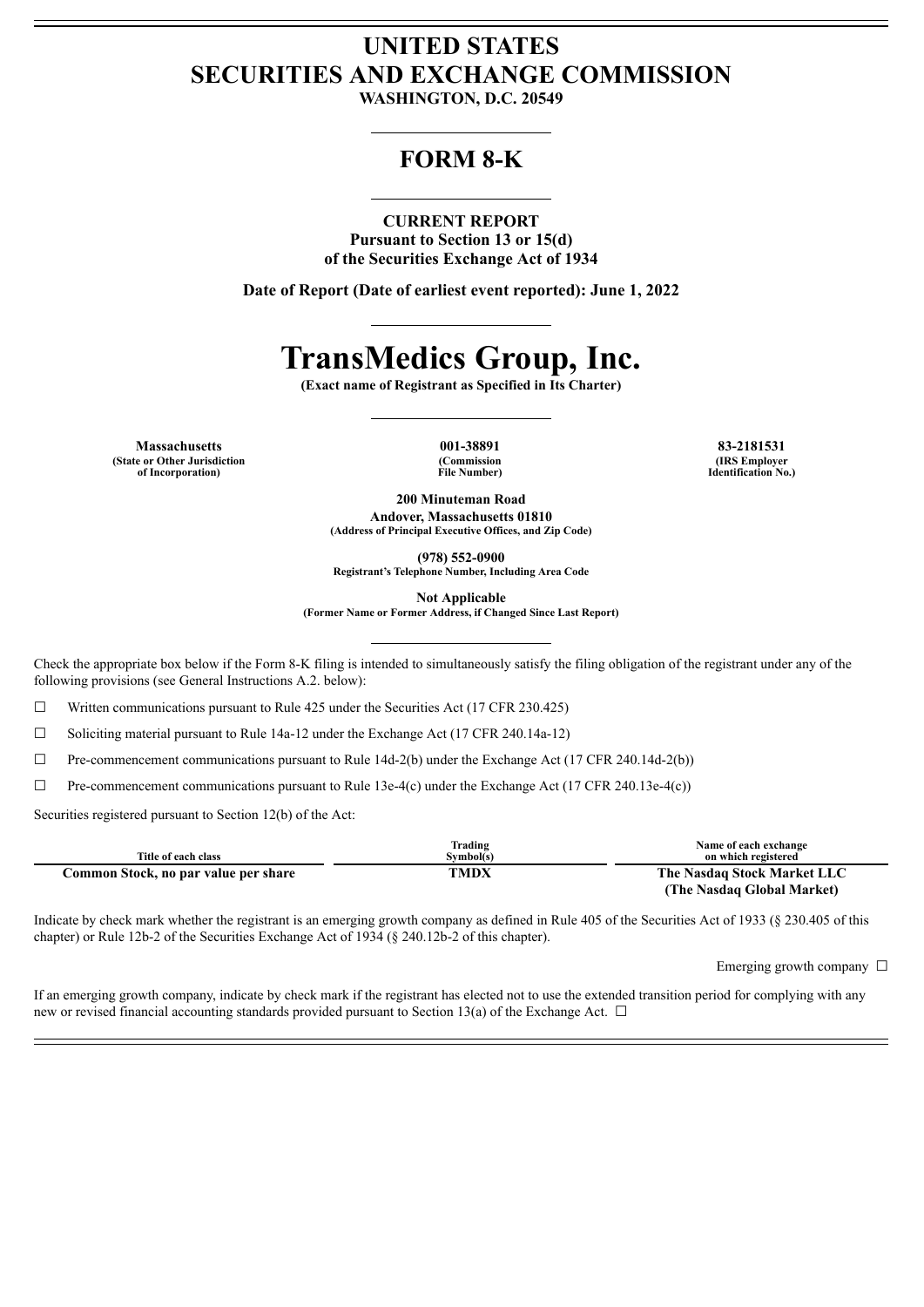#### **Item 5.07 Submission of Matters to a Vote of Security Holders.**

On June 1, 2022, at the 2022 Annual Meeting of Shareholders of TransMedics Group, Inc. (the "Company"), the shareholders of the Company voted on the following proposals:

**Proposal One**: The shareholders elected Waleed H. Hassanein, M.D., James R. Tobin, Edward M. Basile, Thomas J. Gunderson, Edwin M. Kania, Stephanie Lovell, Merilee Raines and David Weill, M.D. as directors, each to serve on the board of directors of the Company until the 2023 annual meeting of the Company's shareholders to be held in 2023 or until his or her successor is duly elected and qualified in accordance with our restated articles of organization and amended and restated bylaws, or his or her earlier death, resignation or removal, based on the following votes:

| <b>Director Nominee</b>   | For        | Against   | Abstain | <b>Broker</b><br><b>Non-Votes</b> |
|---------------------------|------------|-----------|---------|-----------------------------------|
| Waleed H. Hassanein, M.D. | 17,917,790 | 40,113    | 8,432   | 2,924,020                         |
| James R. Tobin            | 14,666,384 | 3,289,850 | 10,101  | 2,924,020                         |
| Edward M. Basile          | 16,297,811 | 1,658,823 | 9,701   | 2,924,020                         |
| Thomas J. Gunderson       | 17,296,320 | 660,314   | 9,701   | 2,924,020                         |
| Edwin M. Kania            | 17,796,887 | 159,748   | 9,700   | 2,924,020                         |
| Stephanie Lovell          | 17,846,232 | 110,709   | 9,394   | 2,924,020                         |
| Merilee Raines            | 17,296,218 | 660,319   | 9,798   | 2,924,020                         |
| David Weill, M.D.         | 17,275,133 | 681,802   | 9.400   | 2.924.020                         |

**Proposal Two**: The shareholders did not approve, on a non-binding advisory basis, the compensation paid to the Company's named executive officers, based on the following votes:

| $\sim$<br>For                    | Against    | bstain      | Non-Votes<br>Broker         |
|----------------------------------|------------|-------------|-----------------------------|
| ___<br>54.<br>. .<br>.<br>$\sim$ | $\epsilon$ | 309<br>.JV. | $\wedge$ $\wedge$<br>$\sim$ |

**Proposal Three**: The shareholders approved, on a non-binding advisory basis, holding a shareholder advisory vote on executive compensation every year, based on the following votes:

| $\overline{\phantom{a}}$<br>Year                                                                                                                     | . .<br>Years  | Years  | Abstain                                                                | Broker<br>Non-Votes |
|------------------------------------------------------------------------------------------------------------------------------------------------------|---------------|--------|------------------------------------------------------------------------|---------------------|
| 1.7.07<br>$\sqrt{2}$<br>X/F<br><b>Contract Contract Contract Contract Contract Contract Contract Contract Contract Contract Contract Contract Co</b> | $\sim$ $\sim$ | 62.507 | $\sim$ $\sim$ $\sim$<br>$\sim$<br>.<br>.<br>. .<br>and the contract of | .020<br>. .         |

**Proposal Four**: The shareholders did not approve the Amended and Restated TransMedics Group, Inc. 2019 Stock Incentive Plan, based on the following votes:

| For             | Against           | Abstain                                     | <b>Broker Non-Votes</b> |
|-----------------|-------------------|---------------------------------------------|-------------------------|
| 3h <sup>2</sup> | 73C<br>:o∩<br>ъχ. | $\mathbf{A} \mathbf{A} \mathbf{B}$<br>20,23 | 020<br>u<br>.vzu        |

**Proposal Five**: The shareholders ratified the appointment of PricewaterhouseCoopers LLP as the Company's independent registered public accounting firm for its fiscal year ending December 31, 2022, based on the following votes:

| For                     | Against                       | Abstain |
|-------------------------|-------------------------------|---------|
| $\sim$ $\sim$<br>20,011 | $\sim$<br>0.72<br>.420<br>0/5 | 5,606   |